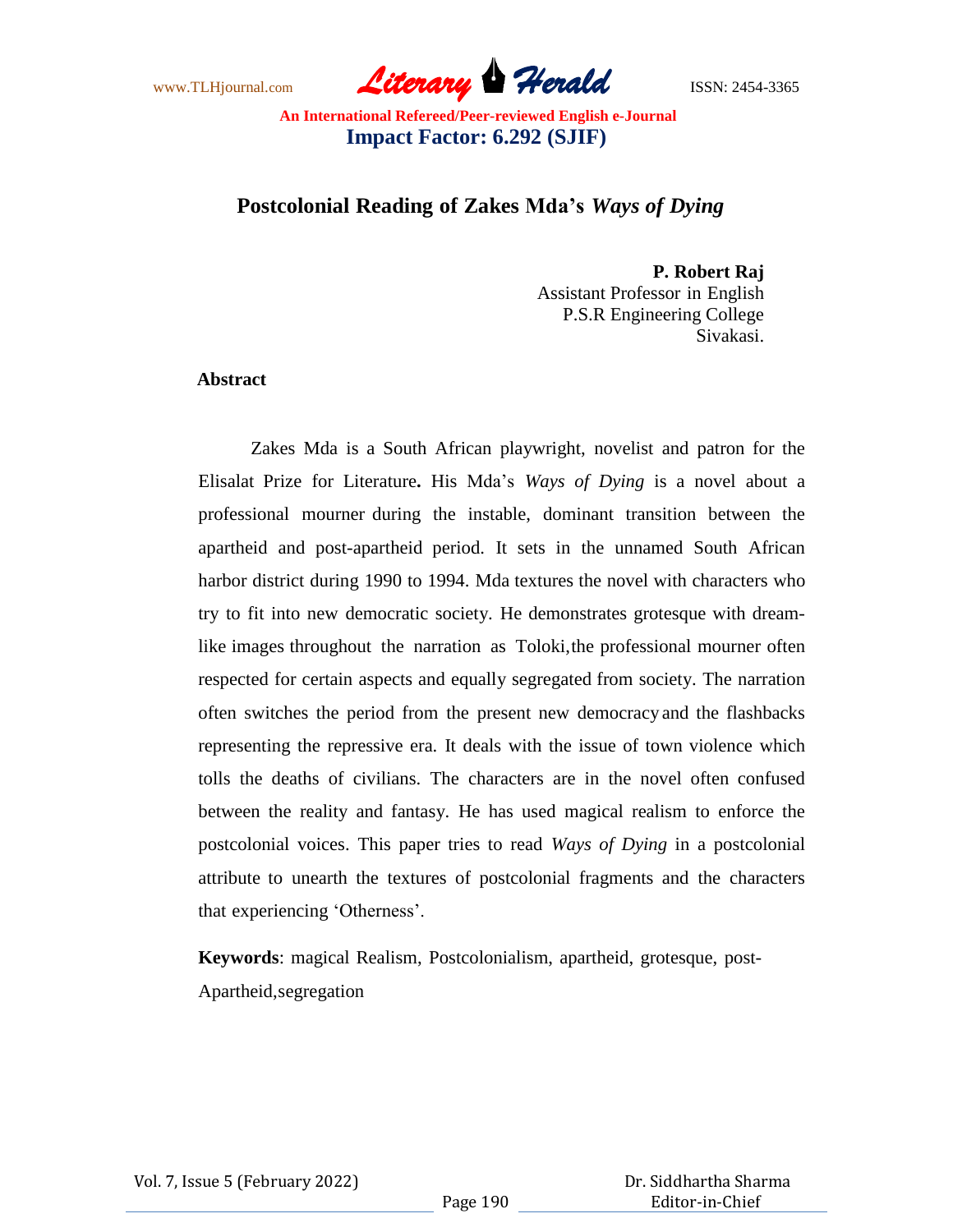www.TLHjournal.com **Literary Herald** ISSN: 2454-3365

### **Introduction**

Zakes Mda"s full name is Zanemvula Kizito Gatyeni Mda born in 1948. He belongs to Eastern Cape of South Africa. He is a novelist, playwright and poet. His work *Ways of Dying* is a work of fiction that sets in imaginary unnamed village. The novel is a work of Mda"s grotesque ability and his endeavor to practice magical realism. The novels set in a period between the Apartheid and Post-Apartheid era. The fiction tries to bring out the comprehensive world with little fantasy coupled with tragedy and fantasy. The whole work not given importance to one particular character but to three and more and it brings out the common thread "How to live? But the novel satirizes the death is more pleasing than living as death give the characters somekind of split-space: the space between cherish and perish in living in the world of uncertainties where anything can happen at any time: "Death lives with as every day. Indeed our ways of dying are our ways of living. Or should I say our ways of living are our ways of dying?"(Mda, 112).

The plot of the fiction is about Toloki, who is a professional mourner. Toloki is the pioneer for creating a profession out of death mourning. He believed one day He can be an entrepreneur and lead a company for professional mourning. The professional mourning is a need of the hour as the death of the new township grew day by day due to the migrants attack on the informal settlers for their support to the Young Tigers, on the other hand the undercover executions of the government officials who are mostly Whites and to worsen the situation the dead games of the Whites on the Africans. There are deaths in the dead mourning: "Death was thereforeprofitable" (Mda, 133). While on the other hand the Noria, a homegirl of Toloki encountered him in her second child Vutha"s obituary on Christmas. Noria falls for Toloki because she believes Toloki "knows how to live" (Mda, 144). The story ends with hope that the New Year will bring Life not death: "Tyres can burn for a very longtime. The smell of burning rubber fills the air. But his time it is not

Vol. 7, Issue 5 (February 2022)

 Dr. Siddhartha Sharma Editor-in-Chief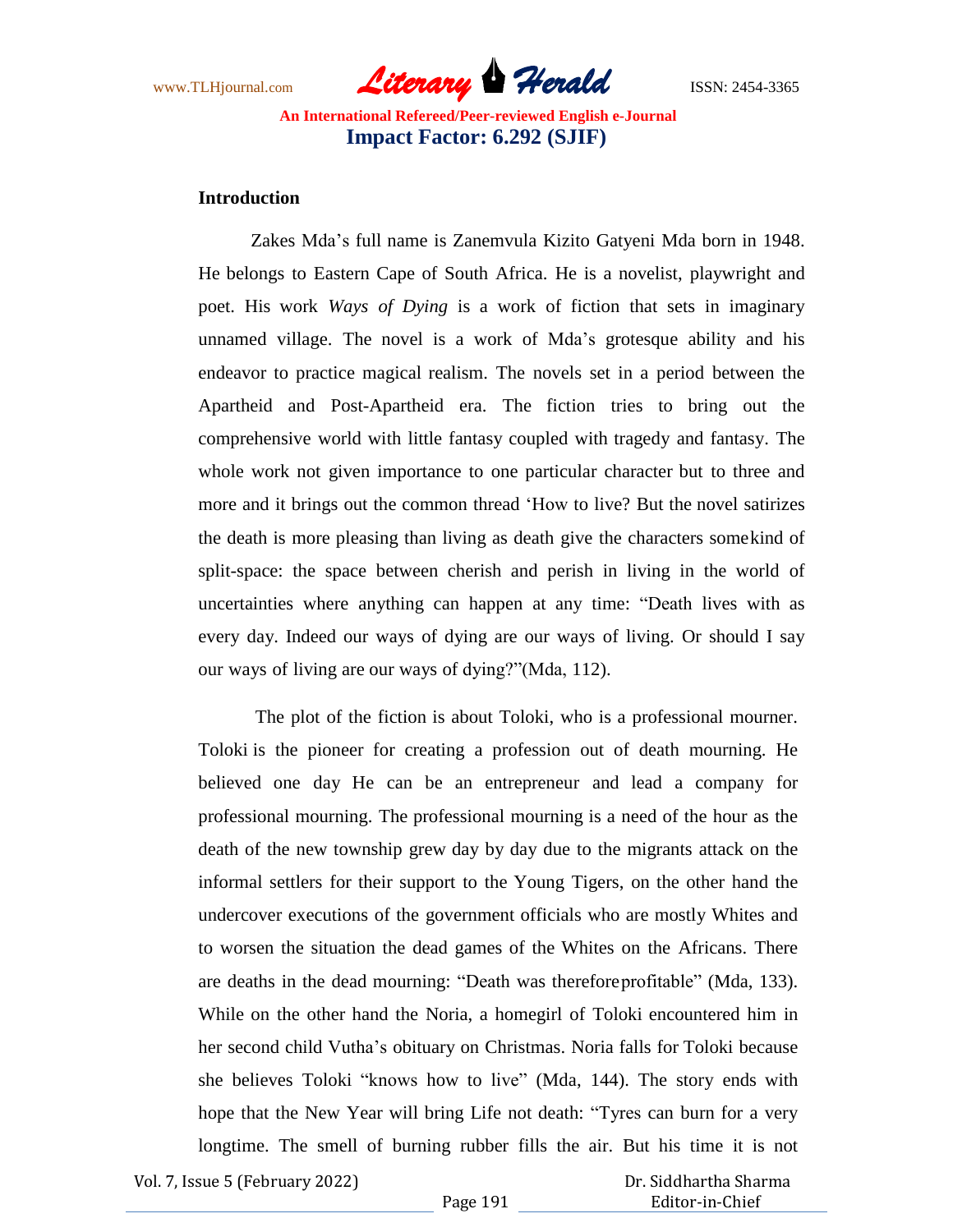www.TLHjournal.com *Literary Herald*ISSN: 2454-3365

mingled withthe sickly stench of roasting human of flesh" (Mda, 212).

### **Third Space**

The whole fiction have a theme to represent it is the creation of a new order for the Apartheid as they didn"t longs for the past but to become a potent partner for the Whites whom now their equal citizens. This attitude of the characters in the fiction prompts violence over the "others". The "others" sometimes become "the self" as the characters doesn"t want their old self. This tendency defined as "Third Space" by Homi K. Bhabha,

"The theoretical recognition of the spilt-space of enunciation may open the way to conceptualizing an international culture, based not on the exoticism of multiculturalism or the diversity of cultures, but on the inscription and articulation of culture's hybridity. It is in inbetween space that carries the burden of the meaning of culture, and by exploring this Third Space, we may elude the politics of polarity and emerge as the others of ourselves" (Bhabha,38).

The Characters in the fiction tries to become the citizens of the third space, the space created for the Post-Apartheid where the colonized dwells with colonizer but the old colonizer is no more but the new colonizer were indeed the colonized. The tribal chief and the Young Tigers fought with each other through the colonized. The tribal chief used the migrants to bring out the violence in the supporters of the Young Tigers. But the Young Tigers also vicious enough they wouldn"t allow a Woman like Noria to get political power from the informal settlers, they killed her Second Vutha for friendly with the hostellers whomgot the information of the execution plan of the tribal chief by the Young Tigers. The Tribal chief and the leader of the Young Tigers have a motif to become the political icon for the new democracy by conquering the majority Africans. M.T.Twalo points out this as "The double standards of the nationalists is revealed in their opposition to colonialism and apartheid theoretically for the liberation of all the oppressed but practically for the benefit of the elite" (Twalo, 78).The Post-Apartheid era the place where the old Whites are not seen as the

Vol. 7, Issue 5 (February 2022)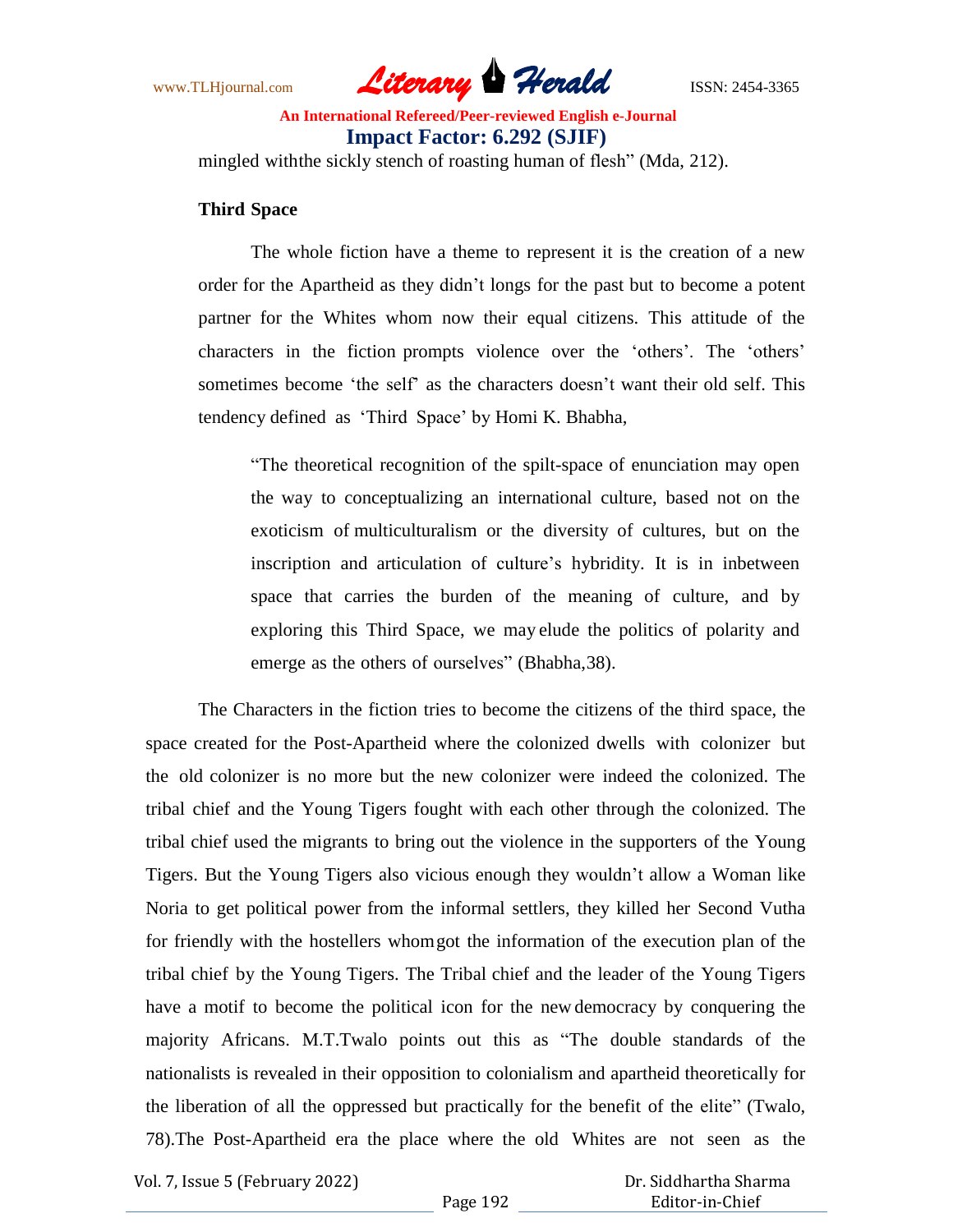www.TLHjournal.com *Literary Herald*ISSN: 2454-3365

'Other' but a prosperous part of the third space whom got Land, Money, power and government jobs. In the old order there was no violence in the train stations but the Whites plays rat games with Africans which made Toloki to quit his job on his exodus to the city from his village: "Toloki would have a decent house there as well if he had not decided to follow a new path that involved sacrifice, self-denial and spiritual flagellation" (Mda, 119).

But in the Third Space the Whites were in the position of helping them, "He was fortunate that the white man who drove the train saved him" (Mda, 97). The colonized no more ashamed of their past as a character Nefolovhodwe"s words, "I have nine children of my own,some are ugly, and some are beautiful. But since they are all my children, they are all beautiful to me" (Mda, 127).

The fiction reminds the change of the Africans life even they change their way of sleeping while Toloki and Noria retained them in their exodus, "He curls upon the bench and sleeps in the foetal position that is customary of his village. Although he has been in the city for all these years, he has not changed his sleeping position" (Mda, 15). Noria who has been in the Third space for a while tries to be in the past by living with Toloki who she believes have a way of living but both Toloki and Noria were unaware they were in the Third Space where Toloki finds death is profitable so he can be a millionaire once the profession of mournbecomes the status quo, on the other hand Noria who didn"t left the squatter camp who extends support to the Young Tigers to vaporize the Tribal Chief.

### **Village versus City**

The fiction portrays the village as the past and the city as the present, the process of the colonized to pursue the new third space. The village is the place where everyone knows everyone. They also show the patriarchal view on Women. Noria"s mother was called as 'That Mountain Women', Toloki's Mother as 'Mother of Toloki". Noria"s Mother is always scolded her husband Xesibe who is a wealthy shepherd as "Koata" which means "uncultured". Though Noria"s Mother was from a Mountain village she had the admiration of the city life and she pamper Noria with the

Vol. 7, Issue 5 (February 2022) Page 193 Dr. Siddhartha Sharma Editor-in-Chief thoughts of the city dwelling. Even She refuse Noria"s affair over Napu, whom also a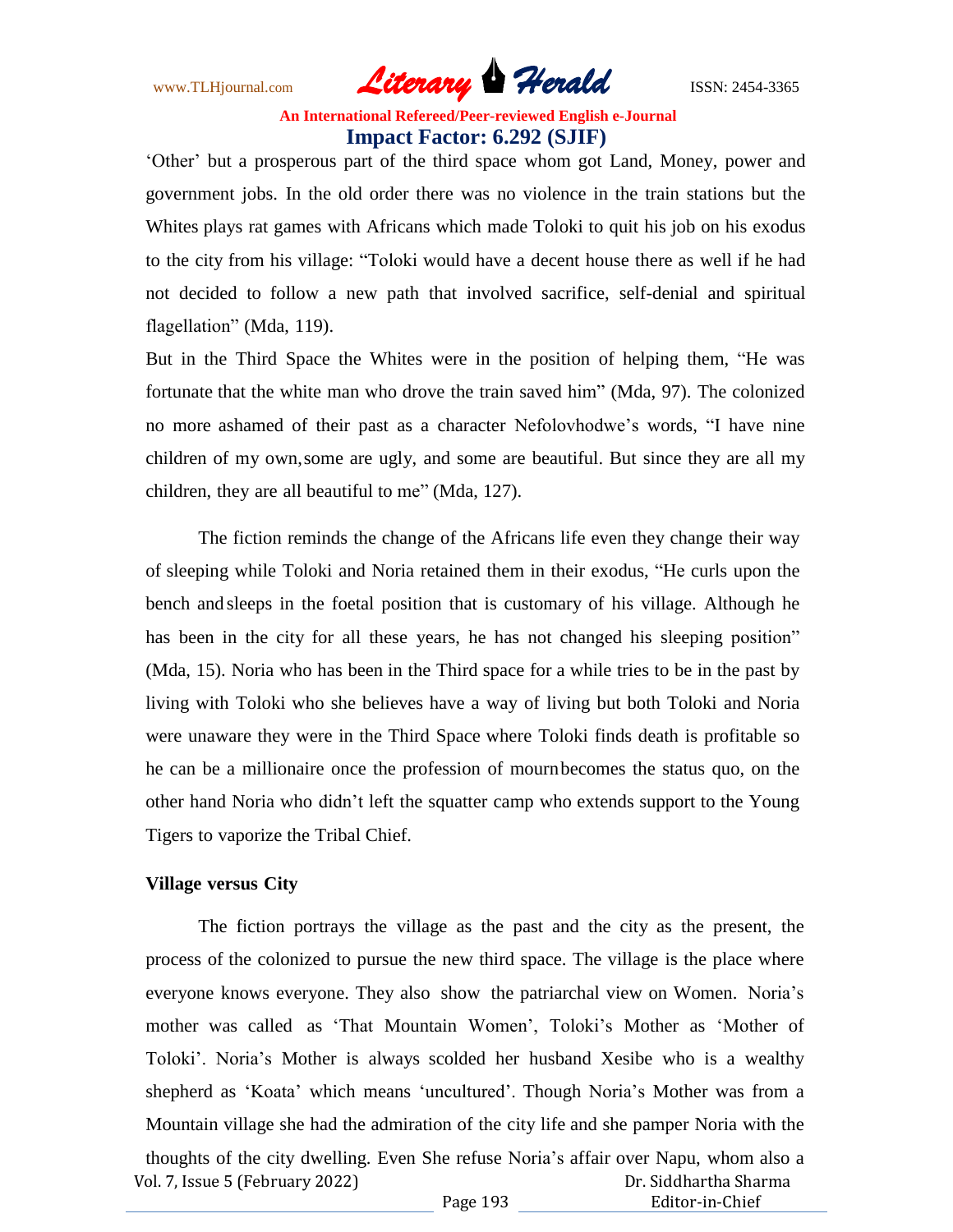www.TLHjournal.com *Literary Herald*ISSN: 2454-3365

mountain village, she"ll gone to the extent of aborting Noria"s first Child if she disown Napu but Noria denied it. Noria soon prepared for the third space and worked with Whites in hotels for the upliftment of Vutha. Vutha the name of Noria"s child christened as "Vutha" by Napu and condemned by Noria"s mother for its non-Englishness and She calls Vutha as Jealous Down and Xesibe calls him "mistake". Later she starts call Napu as Koata as her mother and Noria became a third space dweller. Napu drowned him in river when he killed Vutha by knotting in a bar where he was left as appetite for dogs in the city.

After Noria lost all she had a baby and she claims it come from nowhere but from dreams where the magic realism plays it role and she lost the second Vutha to the Young Tigers too. Noria was tired of the new third space and She find peace with Toloki"s fantasy Villa with garden and She denied the proposal of Shadrack whom the owner of a shop and taxi becauseshe didn"t want the new order.

On the other hand Toloki who didn"t like the attitude of his father left the home for the city where he believed got love and fortune. But he got only disgust as he witness the games of the Whites to kill the Africans brutally in the working places and the governments didn"t care about the Africans he left the job of the Whites. Toloki never paid for what he doesn"t deserve. He found Nefolovhodwe became rich by marketing his coffin skills and mutated to the city life: "…who have taken so much to the ways of the city that they sleep in all sorts of city positions" (Mda, 16) and Toloki followed him, he thought death is profitable. Toloki is the amalgamation as he eats beans which are bought outside the bakery where he bought Swiss rolls. He at last decided to trade the work of his father Jwara"s figurines. He felt it was the depiction of the creativity given to Jwara from Noria whom sings besides him while blacksmithing. The obituary in the city has a depiction of the Third space as the professional mourning was introduced in the wealthy and middle class by Toloki who used astrange coat and hat he got by admiring outside a costume vendor for days and showing the silver saliva of him to the restaurant visitors. But in the squatters he was not allowed as the squatters is the in between space. But still the city has the old practice of speech from the "Nurse", the person who saw the deceased for the last have

Vol. 7, Issue 5 (February 2022)